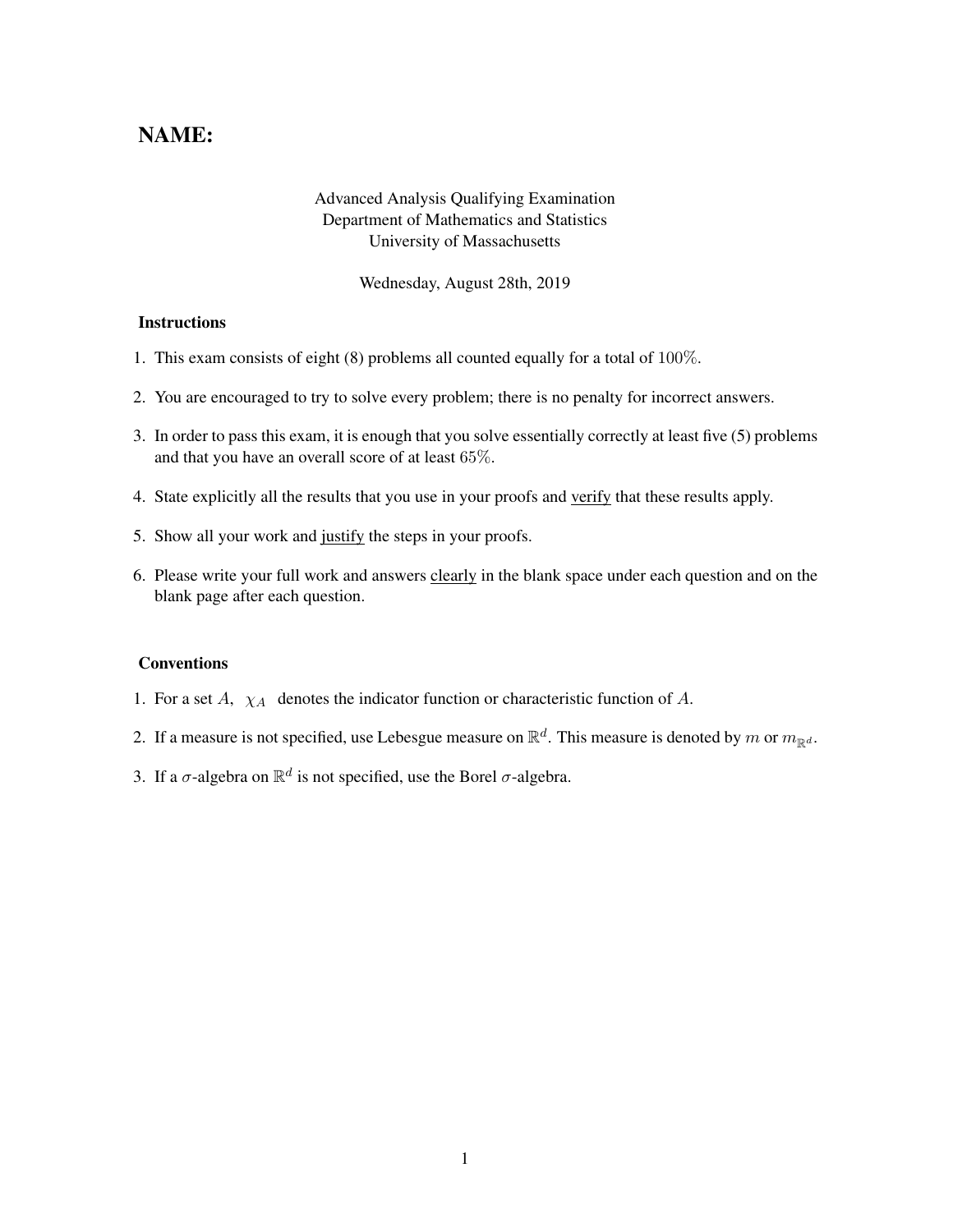1. For  $\alpha \in \mathbb{R}$ , define the function  $f_{\alpha} : \mathbb{R}^d \to \mathbb{R}$  by

$$
f_{\alpha} = \sum_{n=1}^{\infty} n^{\alpha} \chi_{A_n}, \quad \text{where} \quad A_n = \Big\{ x \in \mathbb{R}^d \; : \; \frac{1}{n+1} < |x| \le \frac{1}{n} \Big\}.
$$

Find the values of  $\alpha$  for which  $f_{\alpha}$  is integrable, and then prove that  $f_{\alpha}$  is integrable for those values of  $\alpha.$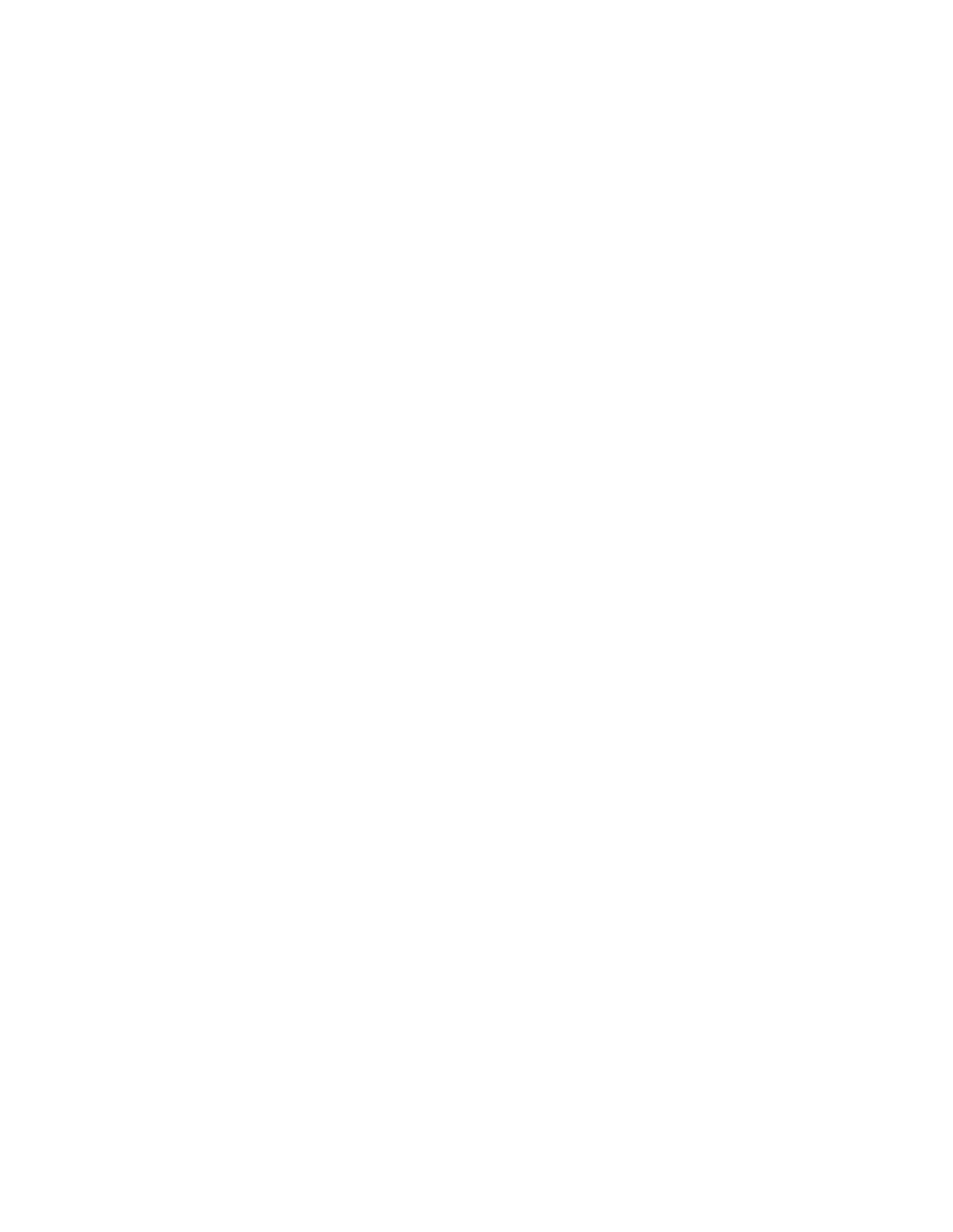2. Let  $(X, \mathcal{M}, \mu)$  be a measure space and  $(Y, \mathcal{N})$  a measurable space. Let  $h: X \to Y$  be a measurable function.

(a) Define a set function  $\nu$  on  $\mathcal N$  by  $\nu(A) = \mu(h^{-1}(A))$  for every  $A \in \mathcal N$ . Prove that  $\nu$  is a measure on  $N$ .

(b) Prove that if  $f \in L^1(\nu)$ , then  $f \circ h \in L^1(\mu)$  and that

$$
\int_Y f \, d\nu \, = \, \int_X (f \circ h) \, d\mu.
$$

(c) Consider  $(X, \mathcal{M}, \mu)$  and  $(Y, \mathcal{N})$  as in line 1 of this problem and consider the measure  $\nu$  defined in part (a). Assume that  $\mu(X) < \infty$  and that  $\gamma$  is a finite measure on  $(Y, \mathcal{N})$  satisfying  $\nu \ll \gamma$ . By using part (b) and quoting a well known theorem in measure theory, prove that there exists  $g \in L^1(\gamma)$  such that

$$
\int_X (f \circ h) d\mu = \int_Y f g d\gamma \text{ for each } f \in L^1(\nu).
$$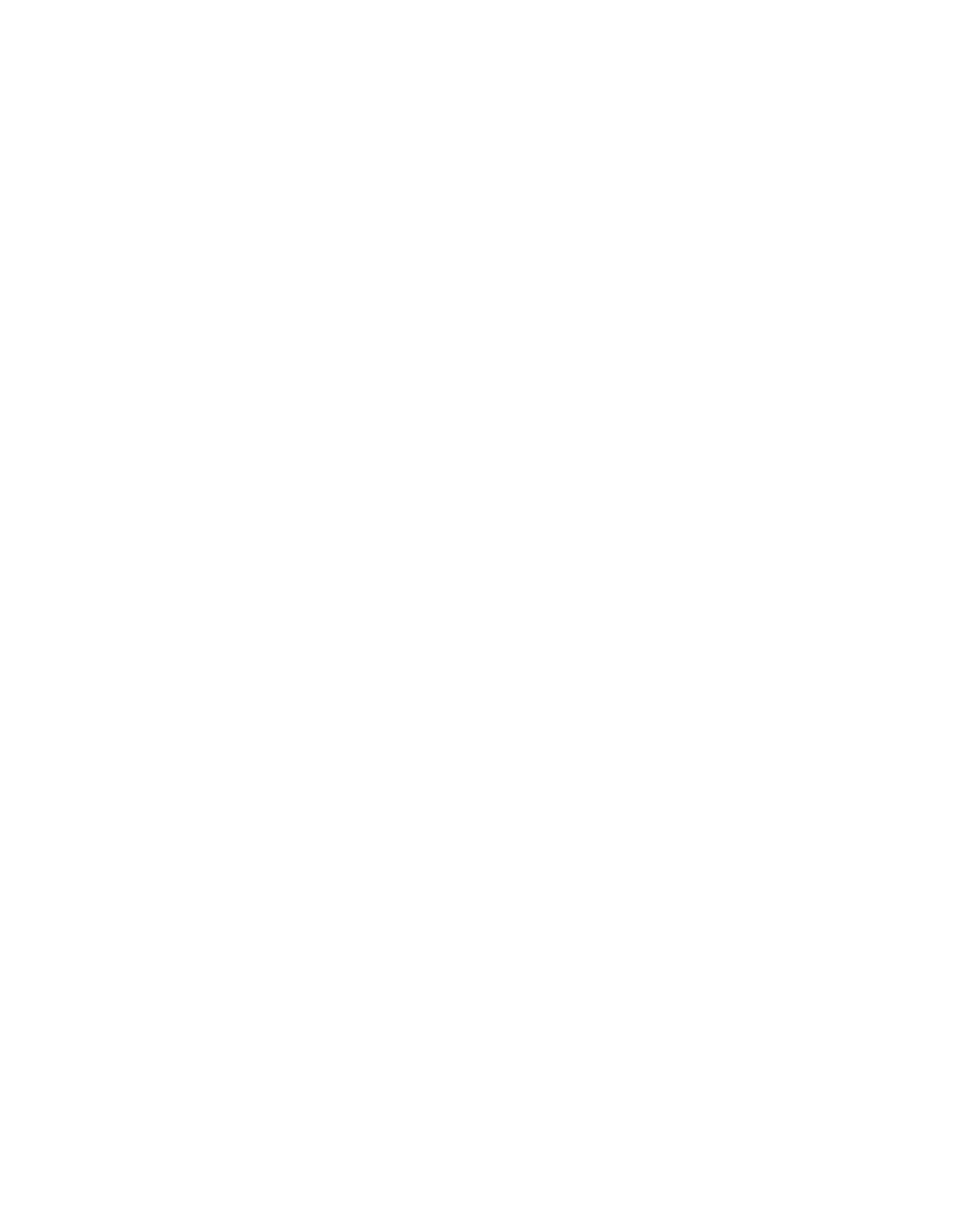- 3. (a) Define convergence in measure.
	- (b) Assume  $m(E) < \infty$ , and define

$$
\rho(g,h) = \int_E \frac{|g-h|}{1+|g-h|},
$$

for any measurable functions g and h defined on E. Show that a sequence  $f_n$  converges in measure to  $f$  if and only if

$$
\lim_{n} \rho(f_n, f) = 0.
$$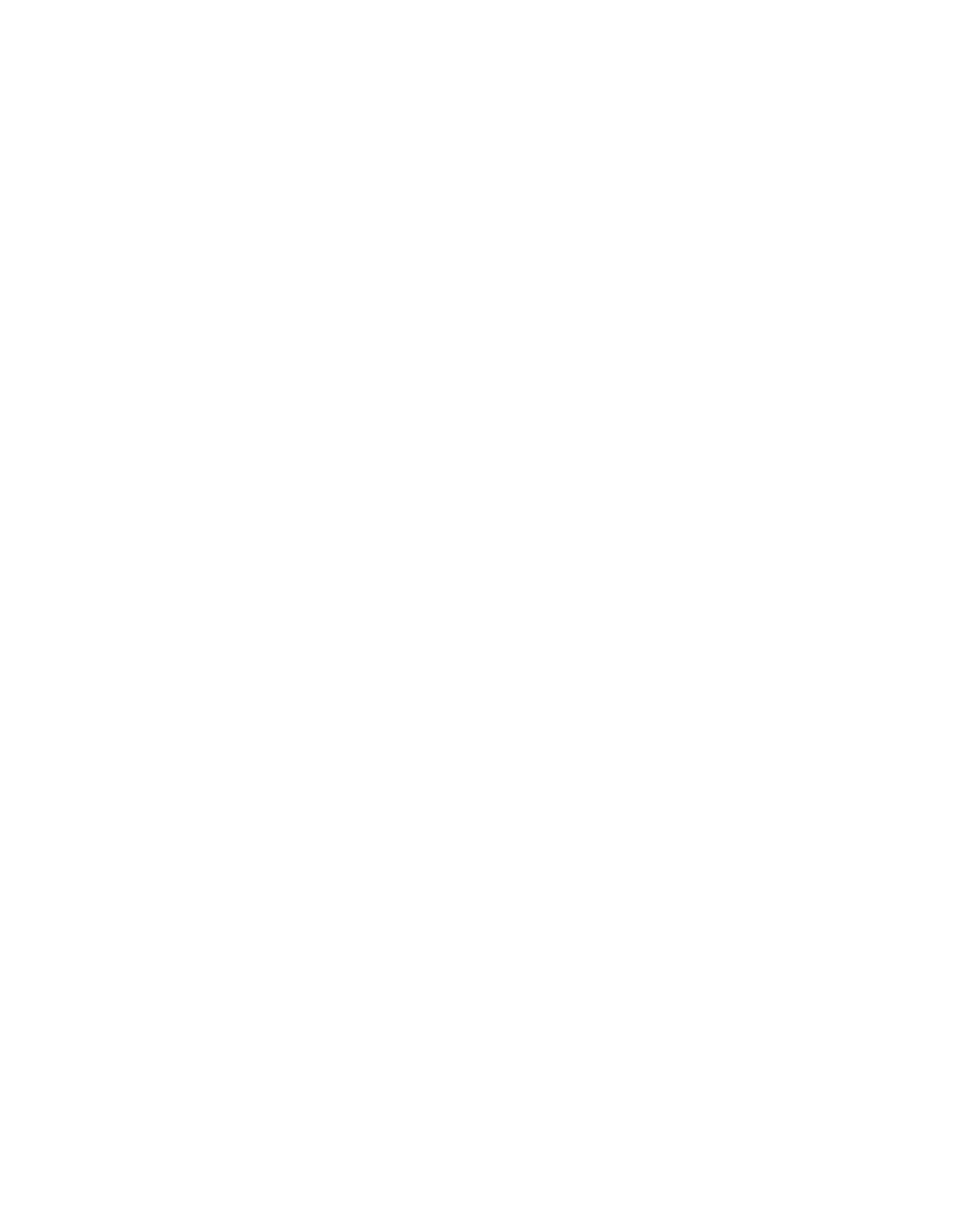4. Consider the function  $f(x, y) := e^{-xy} - 2e^{-2xy}$  where  $x \in (1, \infty)$  and  $y \in (0, 1)$ .

(a) Prove that for a.e.  $y \in (0,1)$   $f^y$  (defined as  $f^y(x) = f(x, y)$ ) is integrable on  $(1,\infty)$  with respect to  $m_{\mathbb{R}}$ .

(b) Prove that for a.e.  $x \in (1,\infty)$   $f^x$  (defined as  $f^x(y) = f(x, y)$ ) is integrable on  $(0,1)$  with respect to  $m_{\mathbb{R}}$ .

(c) Use Fubini to prove that  $f(x, y)$  is not integrable on  $(1, \infty) \times (0, 1)$  with respect to  $m_{\mathbb{R}^2}$ .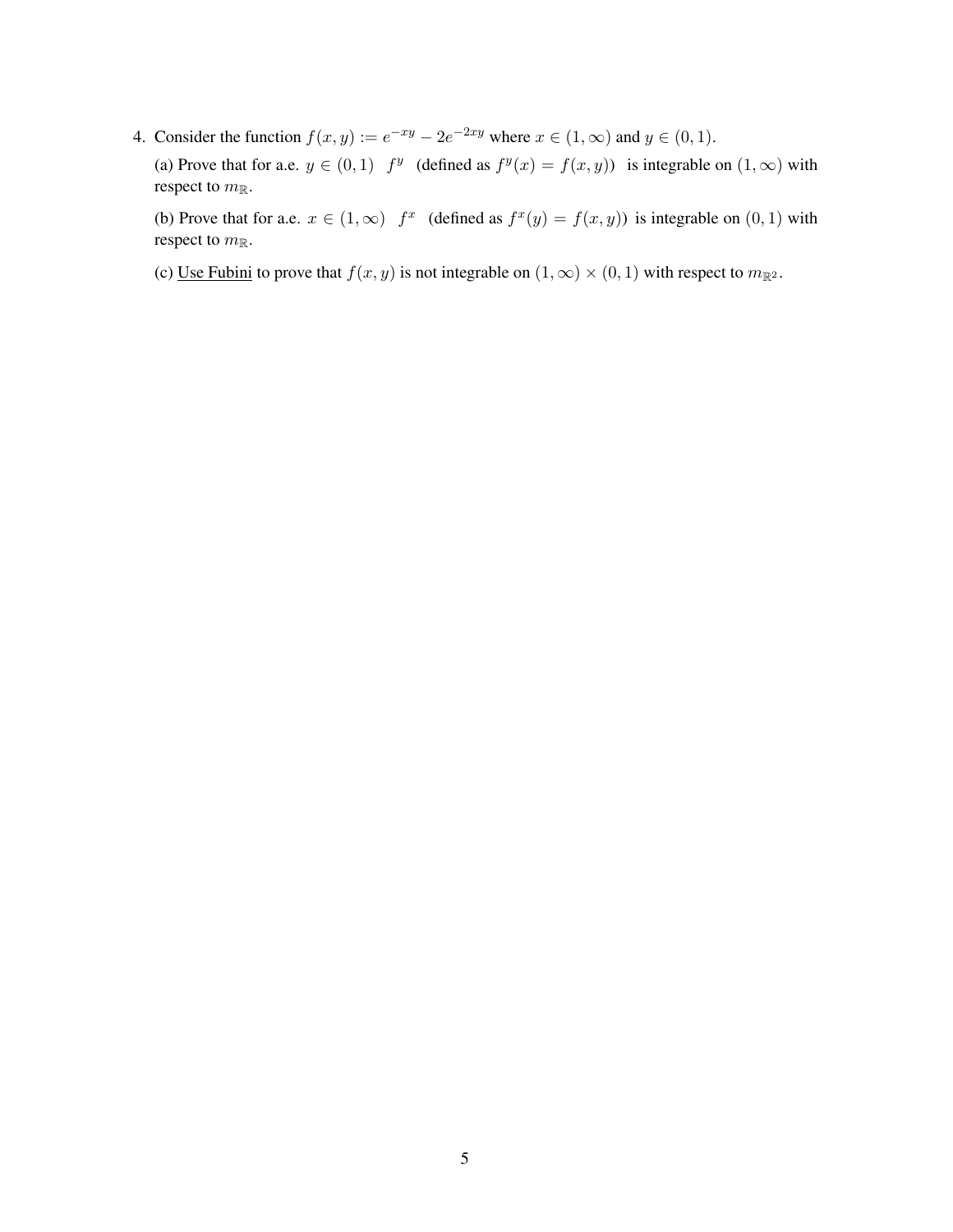- 5. (a) Let f be defined by  $f(x) = x^2 \sin(1/x^2)$  for  $x \neq 0$ , and  $f(0) = 0$ . Does f have finite variation over the interval  $[-1, 1]$ ? Justify your answer and show your work.
	- (b) Compute the Lebesgue-Stieljes integral

$$
\int_{[-2,2]} x^2 \, dF(x), \quad \text{where} \quad F(x) = \begin{cases} x+1 & \text{if } -2 \leq x < -1, \\ 2 & \text{if } -1 \leq x < 0, \\ x^2+1 & \text{if } 0 \leq x < 2. \end{cases}
$$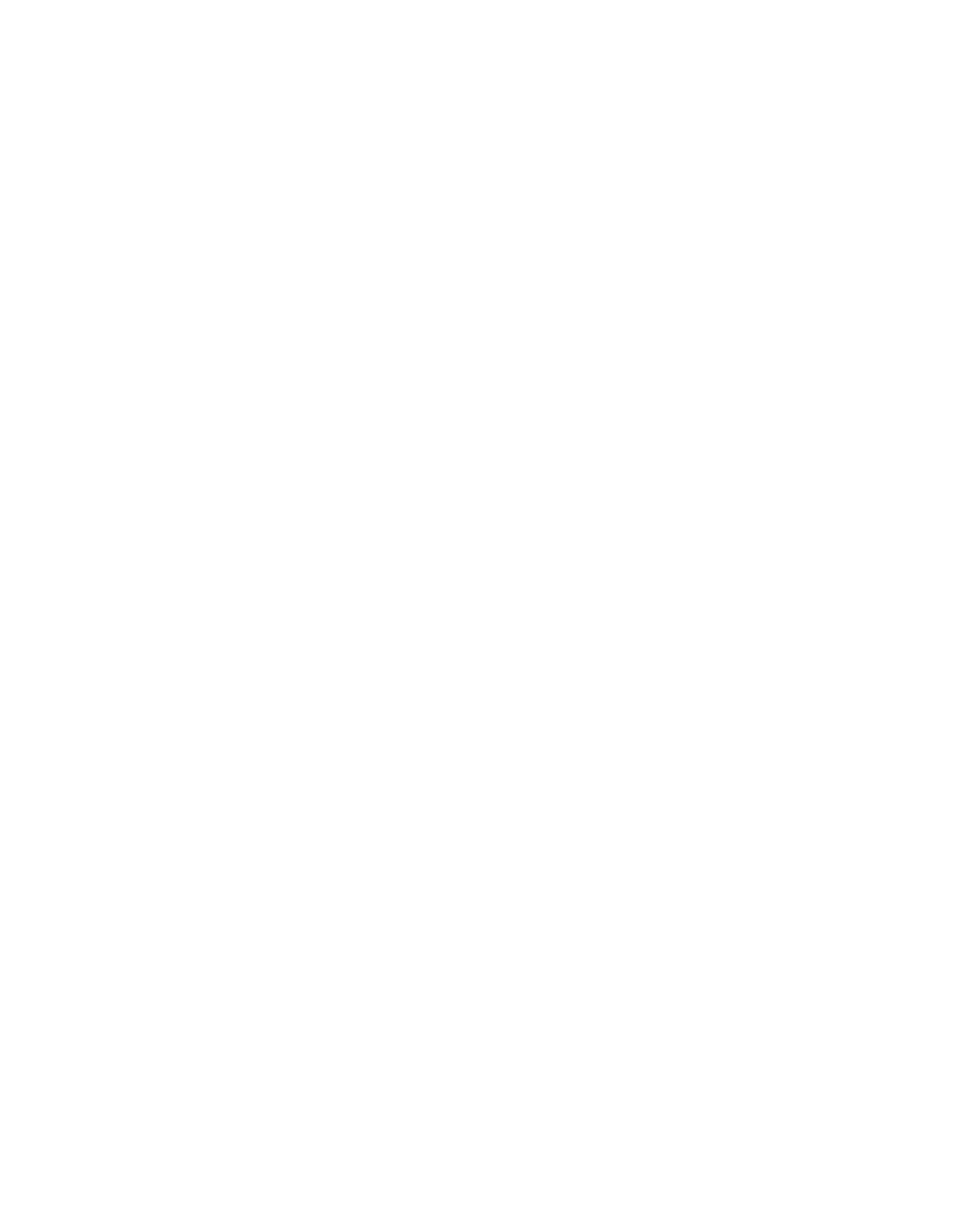6. Let H be a real Hilbert space with inner product  $\langle \cdot, \cdot \rangle$  and norm  $\| \cdot \|$ . Let u and v be linearly independent, unit vectors in  $H$ . Define  $M$  to be the linear span of  $u$  and  $v$ .

(a) Determine a <u>unit</u> vector w such that  $\langle u, w \rangle = 0$  and the linear span of u and w equals M. Be sure that you verify the latter statement about the linear span of  $u$  and  $w$ .

(b) Let x be an element in  $\mathcal{H} \setminus M$ . Determine explicitly, in terms of u and w, a  $y_0 \in M$  such that

$$
||x - y_0|| = \inf\{||x - z|| : z \in M\}.
$$

(c) Prove that the  $y_0$  found in part (b) is unique and re-express it in terms of u and v.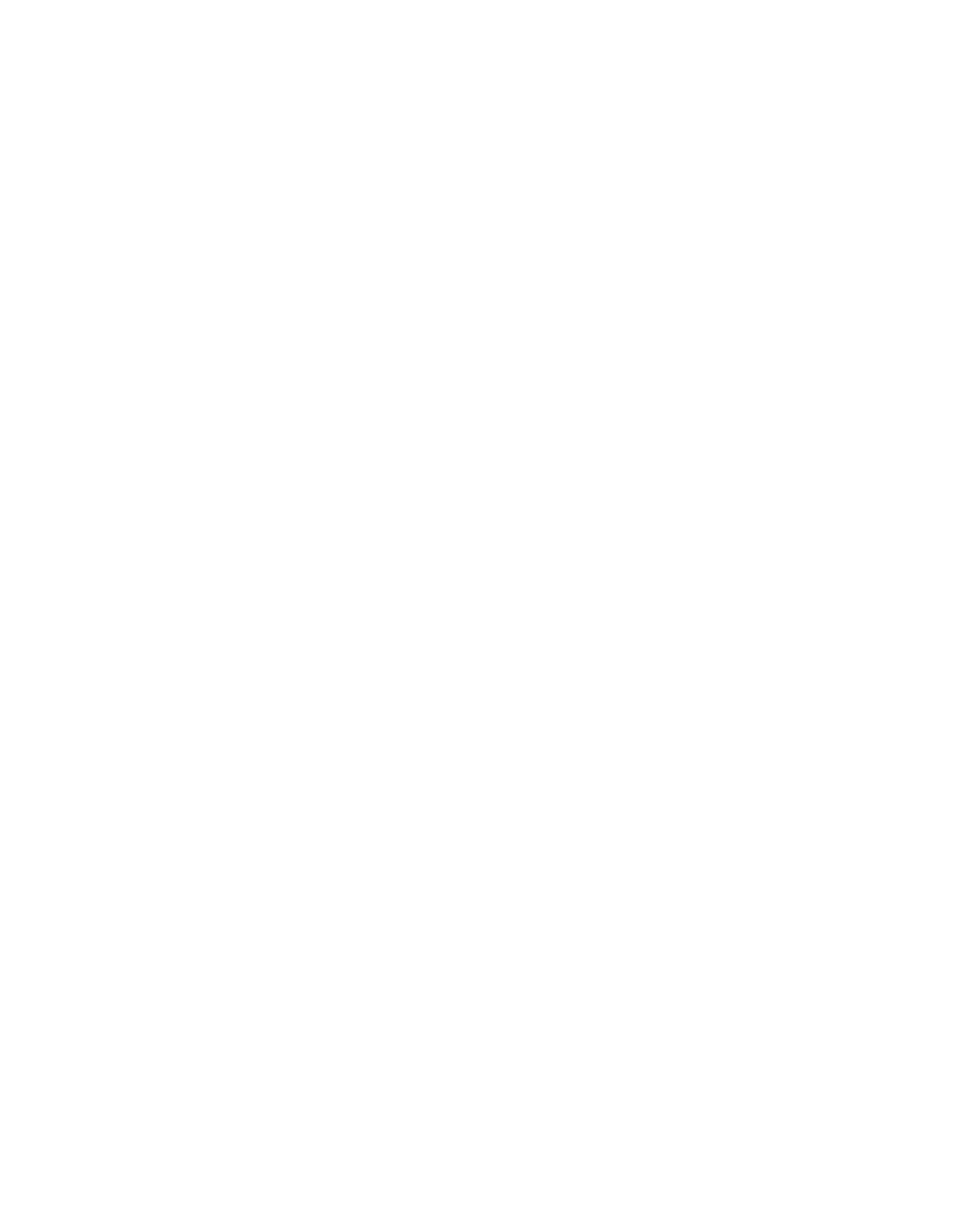- 7. Let X be a Banach space with norm  $\|\cdot\|$  and let  $\mathcal{L}(X, X)$  be the space of all bounded, linear operators mapping  $X$  into  $X$ .
	- (a) For  $T \in \mathcal{L}(X, X)$  give the definition of  $||T||$ .
	- (b) Assume that  $T \in \mathcal{L}(X, X)$  satisfies  $||I T|| < 1$ , where I is the identity operator. Prove that T is invertible and that  $\sum_{n=0}^{\infty} (I - T)^n$  converges in  $\mathcal{L}(X, X)$  to  $T^{-1}$ .

(c) Assume that  $T \in \mathcal{L}(X, X)$  is invertible and that  $W \in \mathcal{L}(X, X)$  satisfies  $||S - T|| < ||T^{-1}||^{-1}$ . Prove that  $S$  is invertible.